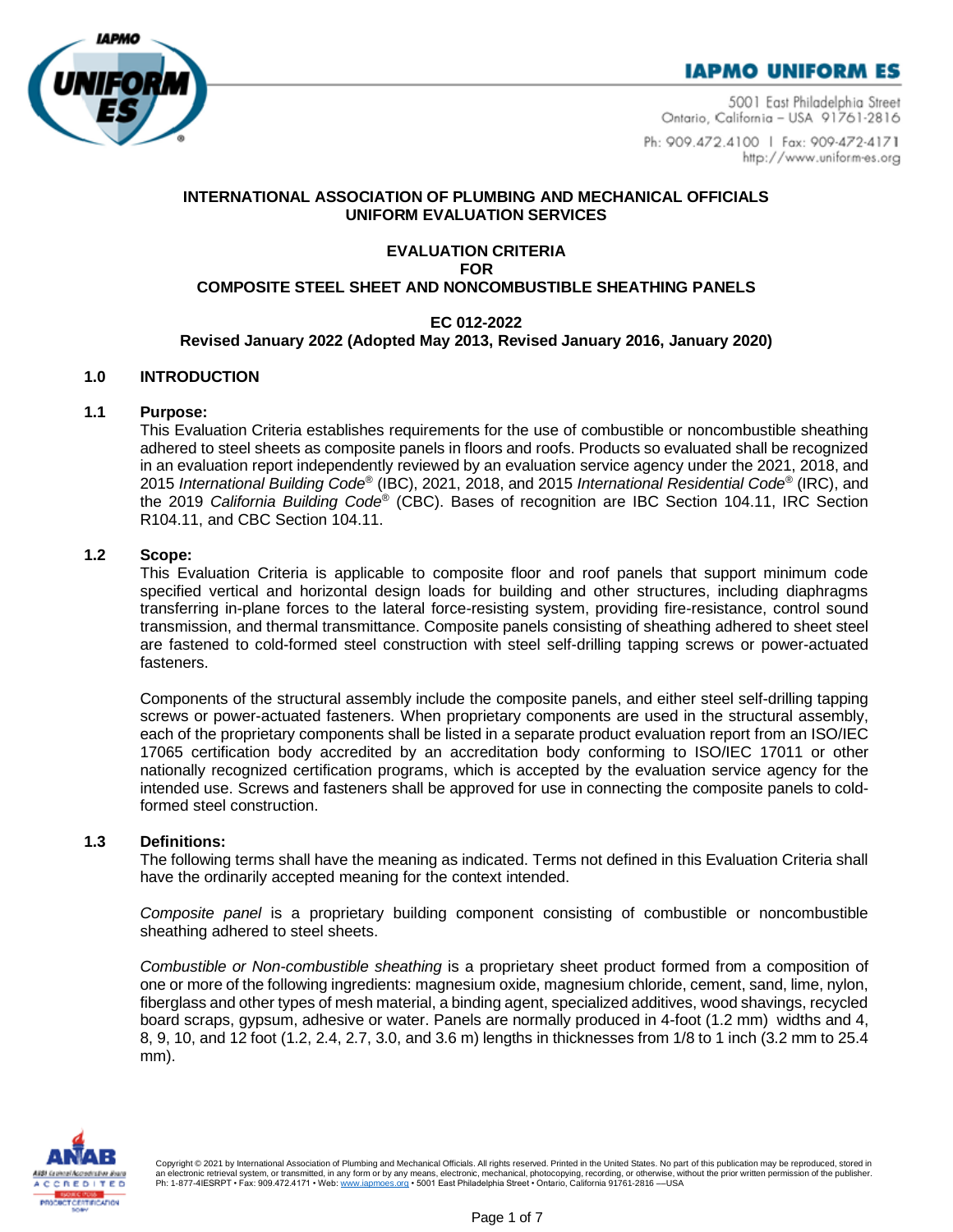*Power-actuated fastener* is a forced-entry, nail-like fastener designed to attach one material to another, characterized by a round (smooth or knurled) steel-wire shank with an upset head at one end and a point at the other end of the shank. Fasteners are typically hardened for penetrating steel and installed with a power tool reliant on compressed air or other gas.

*Self-drilling tapping screw* is an externally threaded fastener with the ability to drill its own hole and form or cut its own internal mating threads into metal without deforming its own threads or breaking during assembly.

## **2.0 REFERENCED STANDARDS:**

Standards referenced in this criteria shall be applied consistent with the specific edition of the code(s) for which the Evaluation Report is prepared unless otherwise approved by the evaluation service agency.

# **2.1 American Iron and Steel Institute**

- AISI S100, North American Specification for the Design of Cold-Formed Steel Structural Members
- AISI S905, Test Methods for Mechanically Fastened Cold-Formed Steel Connections
- AISI S907, Test Standard for Cantilever Test Method for Cold-Formed Steel Diaphragms

# **2.2 American Society of Mechanical Engineers**

- ANSI/ASME B18.6.4-98, Standard Specification for Thread Forming and Thread-Cutting Screws
- ANSI/ASME B18.18-11 Quality Assurance for Fasteners

# **2.3 ASTM International**

- ASTM A370-19e1 Standard Test Method for Steel Sheets
- ASTM A924/A924M, Standard Specification for General Requirements for Steel Sheet, Metallic-Coated by the Hot-Dip Process ASTM C954, Standard Specification for Steel Drill Screws for the Application of Gypsum Panel Products or Metal Plaster Bases to Steel Studs from 0.033 in. (0.84 mm) to 0.112 in. (2.84 mm) in Thickness
- ASTM C1002, Standard Specification for Steel Self-Piercing Tapping Screws for the Application of Gypsum Panel Products or Metal Plaster Bases to Wood Studs or Steel Studs
- ASTM C1513, Standard Specification for Steel Tapping Screws for Cold-Formed Steel Framing **Connections**
- ASTM E72-10 Standard Test Methods of Conducting Strength Tests of Panels for Building **Construction**
- ASTM E84, Standard Test Method for Surface Burning Characteristics of Building Materials.
- ASTM E90, Standard Test Method for Laboratory Measurement of Airborne Sound Transmission Loss of Building Partitions and Elements
- ASTM E119, Standard Test Methods for Fire Tests of Building Construction and Materials
- ASTM E136, Standard Test Method for Behavior of Materials in a Vertical Tube Furnace at 750°C.
- ASTM E413-10, Classification for Rating Sound Insulation
- ASTM E455-11, Standard Method for Static Load Testing of Framed Floor or Roof Diaphragm Constructions for Buildings
- ASTM E492, Standard Test Method for Laboratory Measurement of Impact Sound Transmission Through Floor-Ceiling Assemblies Using the Tapping Machine
- ASTM E989-06 Standard Classification for Determination of Impact Insulation Class (IIC)
- ASTM E2322-03 (2009) Standard Test Method for Conducting Traverse and Concentrated Load Tests on Panels used in Floor and Roof Construction

## **2.4 International Code Council**

- 2021, 2018, and 2015 *International Building Code*® (IBC), International Code Council (ICC)
- 2021, 2018, and 2015 *International Residential Code*® (IRC), International Code Council (ICC)
- 2019 California Building Code® (CBC)

# **2.5 International Organization for Standardization**

• ISO/IEC 17011:2017 Conformity assessment - General requirements for accreditation bodies accrediting conformity assessment bodies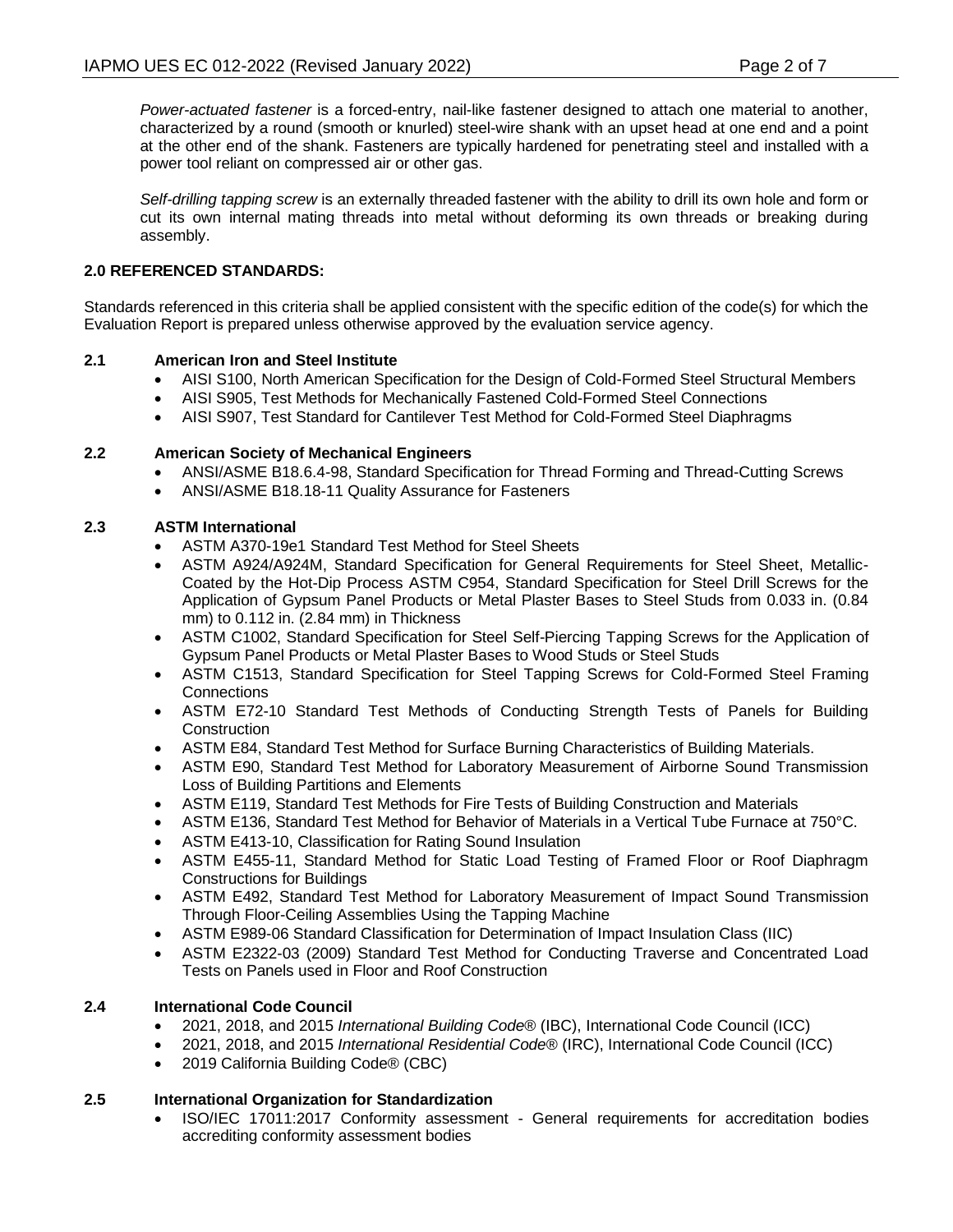- ISO/IEC 17020:2012 Conformity Assessment Requirements for the Operation of Various Types of Bodies Performing Inspection
- ISO/IEC 17025:2017 General Requirements for the Competence of Testing and Calibration Laboratories
- ISO/IEC 17065:2012 Conformity assessment Requirements for bodies certifying products, processes and services

### **2.6 Underwriters Laboratories, Inc.**

- UL 263, Standard for Fire Tests of Building Construction and Materials
- UL 723, Standard for Surface Burning Characteristics of Burning Materials.

#### **3.0 BASIC INFORMATION:**

### **3.1 Roof and Floor Assembly Description:**

Descriptions of assemblies shall include all components and provide the following information for each component as shown below where applicable:

### **3.1.1 Self-Drilling Tapping Screw:**

- a. Product evaluation report from an ISO/IEC 17065 certification body (evaluation service agency) accredited by an accreditation body conforming to ISO/IEC 17011 or other nationally recognized certification programs, which is accepted by the evaluation service agency for the intended use.
- b. Identification of specific fastener to be used.
- c. Installation instructions that show required fastener spacing, depth of penetration, and edge distances.
- d. Packaging and product identification information.

### **3.1.2 Power-Actuated Fastener:**

- a. Product evaluation report from an ISO/IEC 17065 certification body accredited by an accreditation body conforming to ISO/IEC 17011 or other nationally recognized certification programs, which is accepted by the evaluation service agency for the intended use.
- b. Identification of specific fastener to be used such as manufacturer's name, trade name, brand name, and the power-driven pin catalog number.
- c. Installation instructions, including minimum fastener spacing, depth of penetration, and end distances.
- d. Packaging and product identification information.

## **3.1.3 Combustible or Non-Combustible Sheathing:**

- a. Product evaluation report from an ISO/IEC 17065 or certification body accredited by an accreditation body conforming to ISO/IEC 17011 or other nationally recognized certification programs, which is accepted by the evaluation service agency for the intended use.
- b. Identification of specific sheathing to be used such as manufacturer and product name, thickness, width and length of sheets with dimensional tolerances, and if applicable, product standard.
- c. Installation instructions that show required fastener spacing, depth of penetration, and edge distances.
- d. Packaging and product identification information.

#### **3.1.4 Panel Steel Sheet to Sheathing Adhesive:**

- a. Chemical and physical properties of adhesive used to bond sheet steel to non-combustible sheathing as defined within the submitted quality documentation.
- b. Description of means and methods for installation of adhesive to sheathing including thickness, application rate, cure time, temperature and humidity ranges, and installation pressures.
- c. Shelf and open container life expectancy.

## **3.1.5 Flat Steel Sheet (Adhered to Non-Combustible Sheathing):**

a. Standard specification number and grade (designated minimum yield strength) of steel in conformance with the applicable edition of AISI S100 based on the desired edition of the IBC, IRC, or CBC.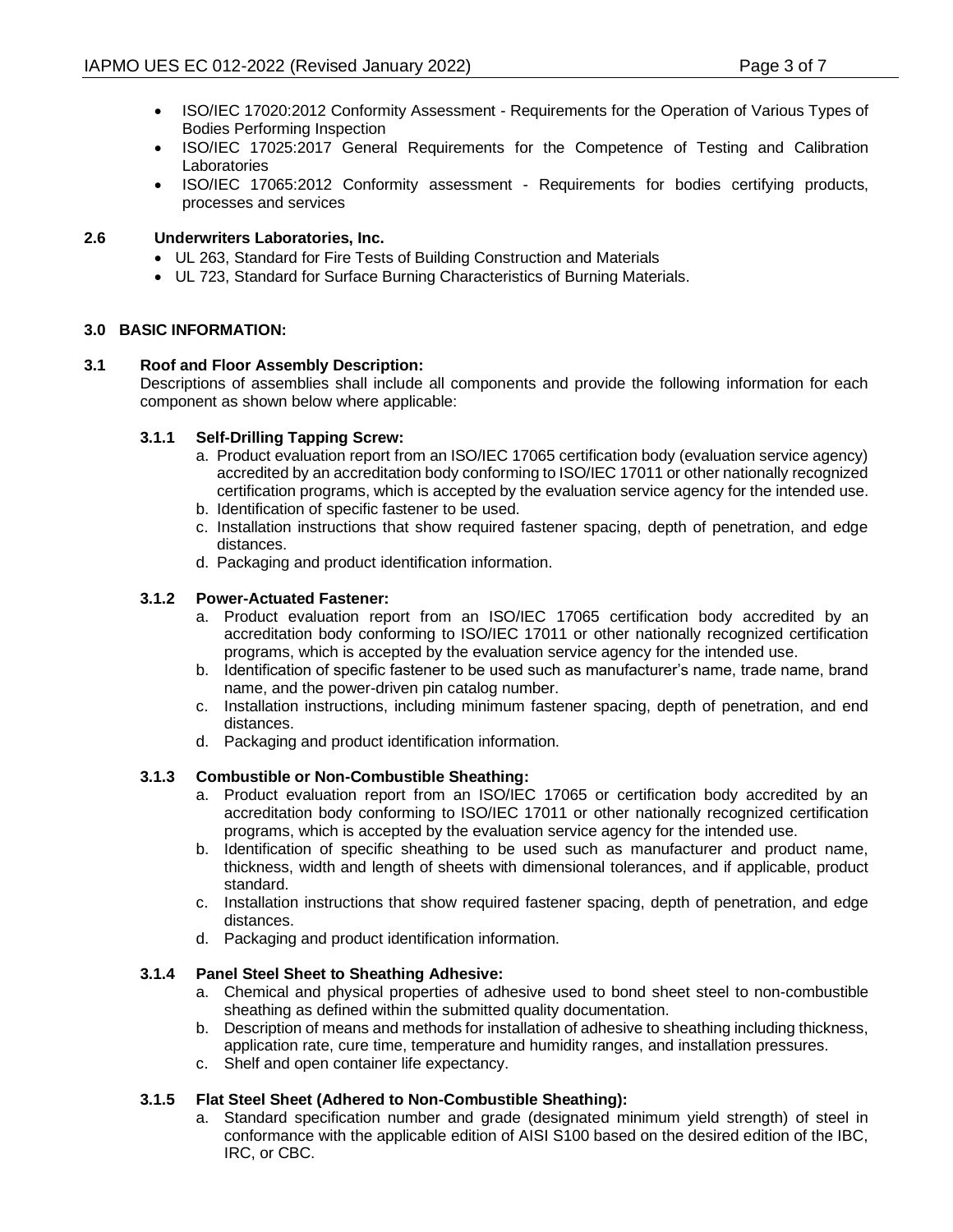- b. Chemical, mechanical, and coating properties.
- c. The ratio of specified to actual tensile and yield strengths.
- d. Base sheet steel thickness exclusive of coatings.

### **3.1.6 Cold-Formed Steel Construction of Supporting Members:**

- a. Standard specification number and grade (designated minimum yield strength) of steel used in conformance with the applicable edition of AISI S100 based on the desired edition of the IBC, IRC, or CBC.
- b. Chemical, mechanical, and coating properties.
- c. The ratio of specified to actual tensile and yield strengths.
- d. Base steel thickness exclusive of coatings.
- e. Four-part product designator for joists and rafters that identifies web depth, flange width, style, and thickness.

### **3.1.7 Roof and Floor Assemblies:**

- a. Details, drawings, and cross-sections illustrating tested assemblies.
- b. Fastener spacing, depth of penetration, and edge distances.
- c. Description of method of packaging and field identification as an approved product.
- d. Storage, material safety, and handling requirements.
- e. Allowable uniform and as applicable, concentrated gravity loads for roof and floor sheathing.
- f. Allowable shear resistance, aspect ratio limitations, and design deflections as a horizontal diaphragm.
- g. Orientation of composite panels to supports and adjacent panels, including whether joints coincide or are staggered.
- h. Span rating and the ability for use as combined sheathing and underlayment when applicable.<br>i. Range of assemblies tested for variations in construction methods that affect tested outcomes
- Range of assemblies tested for variations in construction methods that affect tested outcomes for structural, fire, thermal, or sound control properties.
- j. Optional characteristics of fire-resistance rating, coefficient of thermal transmittance (U-factor), sound transmission class (STC), and impact insulation class (IIC) of any related assemblies.

## **3.2 Test Reports:**

Test reports shall include all of the applicable information required in Section 3.1, the applicable test standard, UES Test Report Requirements Procedure No. ES-025, and the following:

- a. Detailed description and documentation of test setup and specimens.
- b. Test standard with the date of issue and an explanation of any deviation from the standard.
- c. Description of failure mode.
- d. Method and amount of product sampling from the manufacturing site.
- e. Identity of the personnel from the accredited laboratory who conducted or witnessed and verified construction of the assemblies.
- f. Certificate showing laboratory is accredited as complying with ISO/IEC Standard 17025 for the testing reported by an accreditation body conforming to ISO/IEC 17011 that is a signatory to the International Laboratory Accreditation Cooperation (ILAC) Mutual Recognition Arrangement (MRA).

## **3.3 Engineering Assessment:**

Proposed structural performance properties shall be prepared and sealed by a registered design professional. Such properties include vertical load capacities, horizontal diaphragm in-plane shear load capacities, and load-deformation relationships. The assessment shall propose structural design values for use with Allowable Stress Design (ASD) and Load and Resistance Factor Design (LFRD) and may include equivalent values for Limit States Design (LSD). The assessment shall also establish equations to determine diaphragm deflection. Such equations shall reasonably fit the test data for the load-deformation relationship.

Proposed structural properties shall be based on appropriate factors of safety, scaling of results to similar materials, and adjustments for overstrength of tested materials. Structural properties shall also consider contributing terms appropriate for the specific products and influence of aspect ratio ranges, framing member spacing, steel thickness in flat sheet and framing members, composite panel orientation, type, slip, and location of fasteners, beam characteristics of the horizontal diaphragm and material strengths.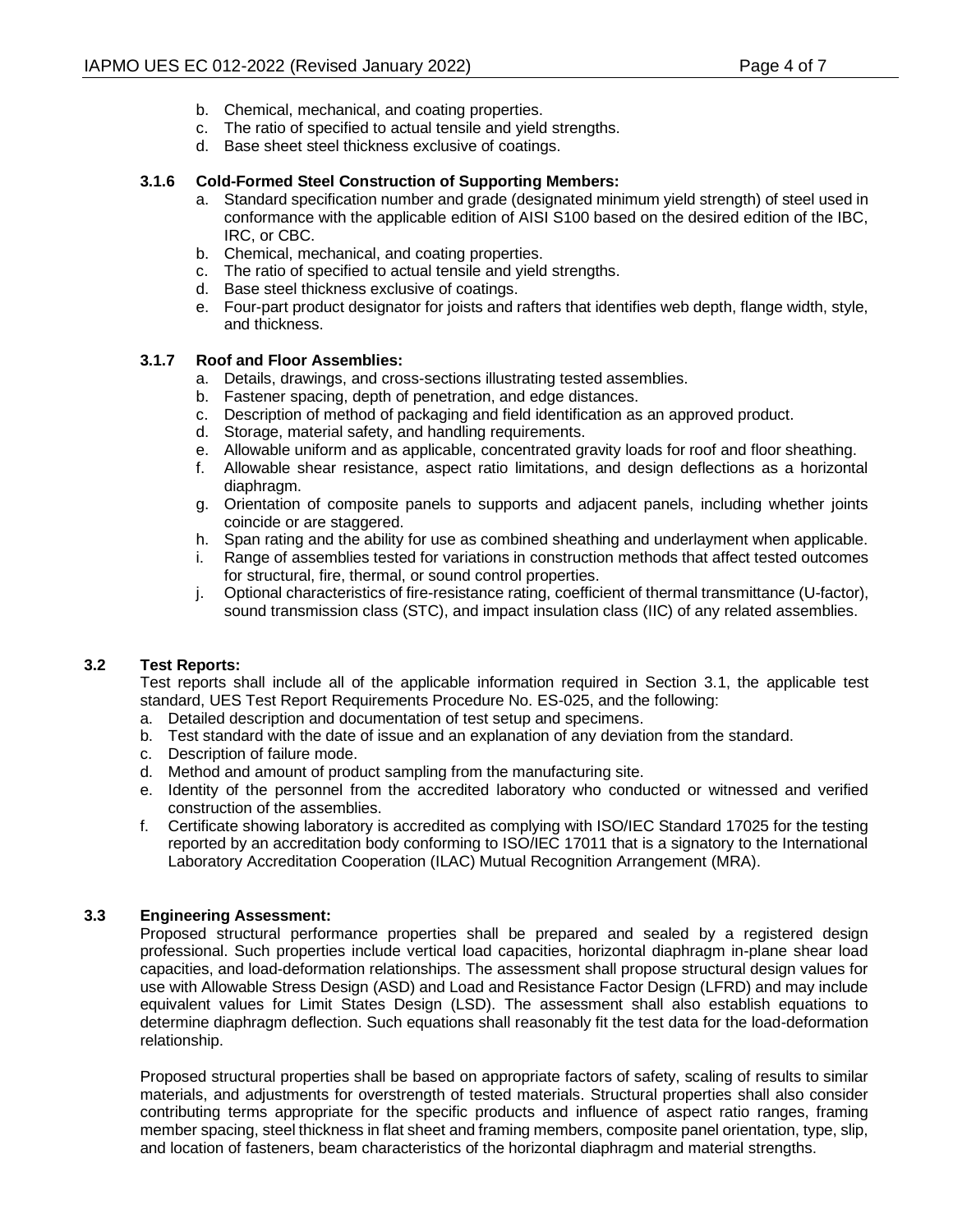When the shear capacity of the diaphragm will be established for intermediate panel configurations between boundaries of tested panel configurations, the strength of fasteners in the composite panel shall be calculated in accordance with AISI S905 for each combination of sheathing thickness(es), maximum metal thickness, and fastener type and size tested, for which recognition is sought.

### **4.0 TESTING AND PERFORMANCE REQUIREMENTS:**

#### **4.1 General:**

Test plans shall be submitted to the evaluation service agency for review and approval prior to testing.

## **4.2 Fasteners**:

Self-drilling tapping screws and power-actuated fasteners shall comply with the requirements of this section.

**4.2.1 Self-drilling tapping screws:** Screws shall demonstrate compliance with or equivalence to one of the following test standards: ASTM C954, ASTM C1002, or ASTM C1513. Screws shall be listed in a product evaluation report from an ISO/IEC 17065. certification agency body accredited by an accreditation body conforming to ISO/IEC 17011 or other nationally recognized certification programs, which is accepted by the evaluation service agency.

**4.2.2 Power-actuated fasteners:** Power-actuated fasteners shall demonstrate compliance with the proprietary specifications as verified by qualification tests performed at the manufacturing location that is part of an ongoing quality control program and be listed in a product evaluation report from an ISO/IEC 17065 certification agency body accredited by an accreditation body conforming to ISO/IEC 17011 or other nationally recognized certification programs, which is accepted by the evaluation service agency.

#### **4.3 Combustible or Non-Combustible Sheathing:**

The Combustible or Non-combustible sheathing manufacturer shall demonstrate compliance with the proprietary specifications as verified by qualification tests performed at the manufacturing location that is part of an ongoing quality control program. Surface burning characteristics in accordance with ASTM E84 or UL 723 shall be established and comply with interior finish requirements in IBC Section 803.1.1. Combustible or Non-combustible sheathing shall be listed in a product evaluation report from an ISO/IEC 17065 accredited certification body or other nationally recognized certification program accepted by the evaluation service agency.

#### **4.4 Flat Sheet Steel:**

Flat sheet steel shall demonstrate compliance with the specified standard and grade for which recognition is sought. Testing may be conducted by the mill or a testing laboratory complying with Section 3.2.f of this criteria. Where the number of steel coupon specimens is not noted in the specific standard, a minimum of three steel coupon specimens shall be tested to show compliance with the appropriate standard and to determine the minimum uncoated steel thickness and strength. Steel tension tests and elongation calculations shall be performed in accordance with ASTM A370.

#### **4.5 Cold-Formed Steel Supporting Members:**

Cold-formed steel support members shall demonstrate compliance with the specified standard and grade for which recognition is sought as verified by qualification tests performed at the manufacturing location that is part of an ongoing quality control program. Testing may be conducted by the mill or a testing laboratory complying with Section 3.2.f of this criteria. Tests shall verify steel thickness, yield, and tensile strengths, total elongation, chemical composition, and protective coating type and thickness. Cold-formed steel supporting members shall be listed in a product evaluation report from an ISO/IEC 17065 certification body accredited by an accreditation body conforming to ISO/IEC 17011 or other nationally recognized certification programs, which is accepted by the evaluation service agency.

#### **4.6 Structural Performance:**

Structural composite assemblies shall be tested for their intended end use and approval as horizontal diaphragms and underlayment, floor or roof assemblies as shown below shall be tested and evaluated for each variation in components that significantly affects test results as shown in the engineering assessment: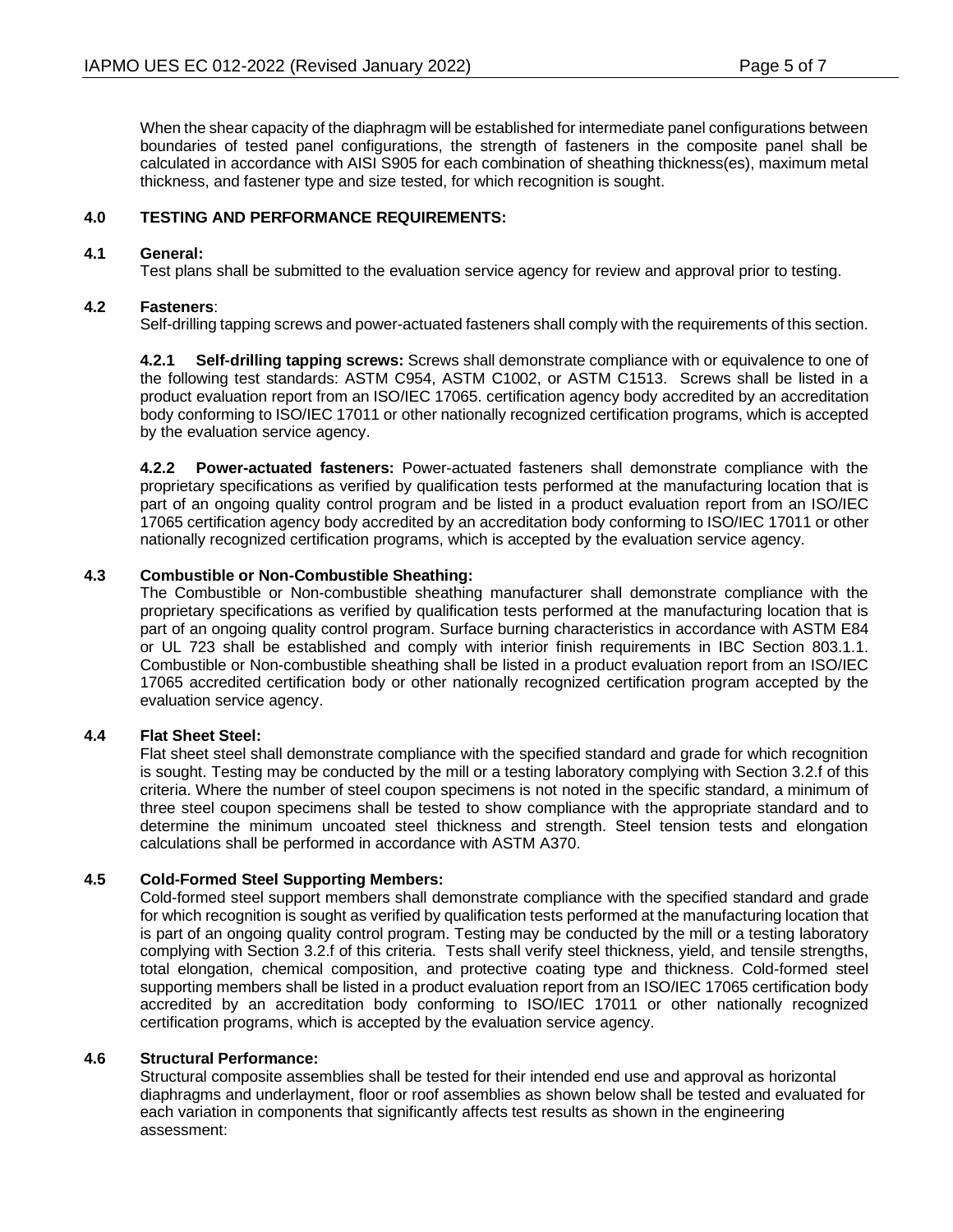# **4.6.1 Diaphragm Shear Strength and Stiffness (Mandatory):**

Diaphragm testing shall be performed in accordance with AISI S907 or ASTM E455. The scope of the testing shall bound the range of variable component values for composite panel thickness (sheet steel and/non-combustible sheathing); material strengths; spacing and base steel thickness of steel framing members; type, spacing, and edge distance of sheathing fasteners; and the orientation of panels for which recognition is sought in the evaluation report.

# **4.6.2 Fastener Strength (Optional):**

When the shear capacity of the diaphragm will be established for intermediate panel configurations between boundaries of tested panel configurations, the strength of fasteners in the composite panel shall be tested in accordance with AISI S905. Each combination of sheathing thickness(es), maximum metal thickness(es), and fastener type and size, for which recognition is sought shall be tested. The loads applied to the connection and fastener slip shall be measured.

## **4.6.3 Floor or Roof Sheathing (Optional):**

When the sheathing component is not already approved for supporting vertical floor and roof loading, in the IBC, IRC, CBC, or a product evaluation report accepted by the evaluation service agency, the composite panels shall be tested to determine the following load capacities:

## **4.6.3.1 Concentrated Live loads:**

Composite Panels shall be tested in accordance with ASTM E2322 for optional concentrated live load capacity. The concentrated load shall be applied over an area measuring a minimum of 2½ feet (762 mm) square. The load shall be applied at the most critical location. Multiple tests may be necessary to determine the critical location.

# **4.6.3.2 Uniform Live loads:**

Composite Panels shall be tested in accordance with ASTM E2322 for uniform load capacity.

# **4.7 Fire-Resistance Ratings (Optional):**

Values for fire-resistance-rated roof and floor-ceiling assemblies shall be established by tests conducted in accordance with ASTM E119. or UL 263

## **4.8 Noncombustible Classification (Optional):**

Classification for the structural composite assembly as noncombustible shall be established by tests conducted in accordance with ASTM E136 at an age of 28 days after manufacture. Tests shall be conducted on the sheathing component alone.

## **4.9 Sound Controlled Assemblies (Optional):**

Values for sound-controlled assemblies shall be established by tests conducted in accordance with ASTM E90 and ASTM E413 for airborne sound insulation (STC) and ASTM E492 and ASTM E989 (for impact sound insulation (IIC).

## **5.0 QUALITY CONTROL**

- **5.1** Quality documentation complying with the UES Review Procedures for Certified Manufacturer's Quality Management Systems (UES-010) or equivalent shall be submitted.
- **5.2** Inspections of manufacturing facilities are required for this product by the evaluation service agency or an accredited inspection agency. The inspection agency shall be accredited in accordance with ISO/IEC 17020 by an accreditation body conforming to ISO/IEC 17011.

## **6.0 EVALUATION REPORT RECOGNITION**

Evaluation reports shall include the following information:

**6.1** Basic summary product information, including assembly and component description, installation procedures, and packaging and identification. Identification shall include, as a minimum, the manufacturer's name and address, product name, the evaluation service agency logo, and the evaluation report number,